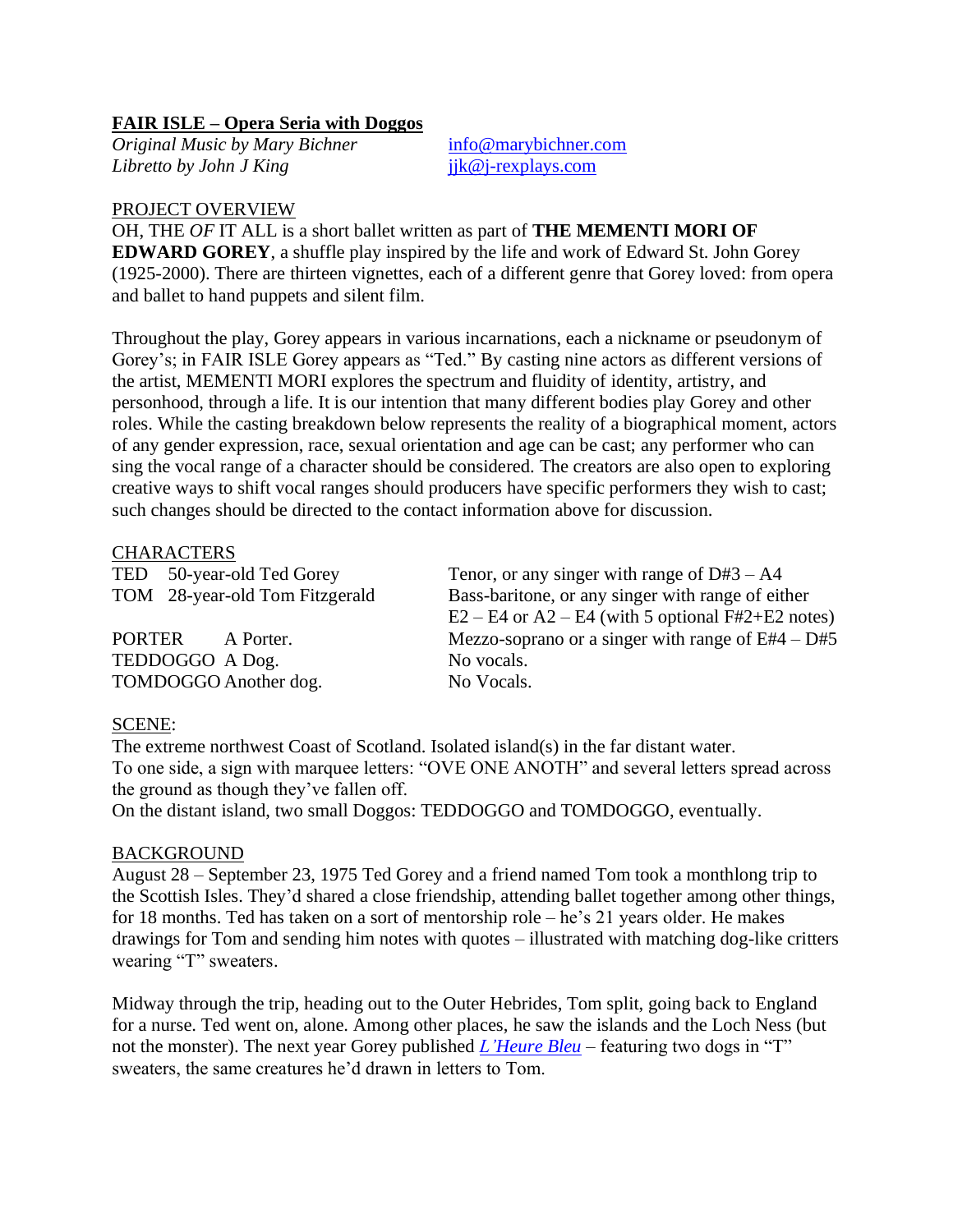*TED and TOM enter. They wear identical (but different colored) fur coats. Underneath, they wear identical collegiate letter sweaters, with "T" emblazoned on the chest.*

*TED charges towards the cliff, looking out at the ocean with awe. TOM hangs back.*

*A PORTER hauls on luggage – color coded to the men – and loads it onto the dinghy.*

*TOM has considerably fewer bags. Get it?*

#### TED

Here we have reached the west coast, Le Fin du Monde! And there, in distance, is Fair Isle. It could be ours! Only ours.

#### TOM

Ted, and Tom. Tom, and Ted. Find a meal –

#### TED

Then a bed.

TOM

You're finishing my sentences again.

#### TED

You always have your body on the brain.

We have travelled many miles, Watched ballet and played some chess, Through the air and countryside, To the sloped shores of Loch Ness.

TOM We did not see the monster!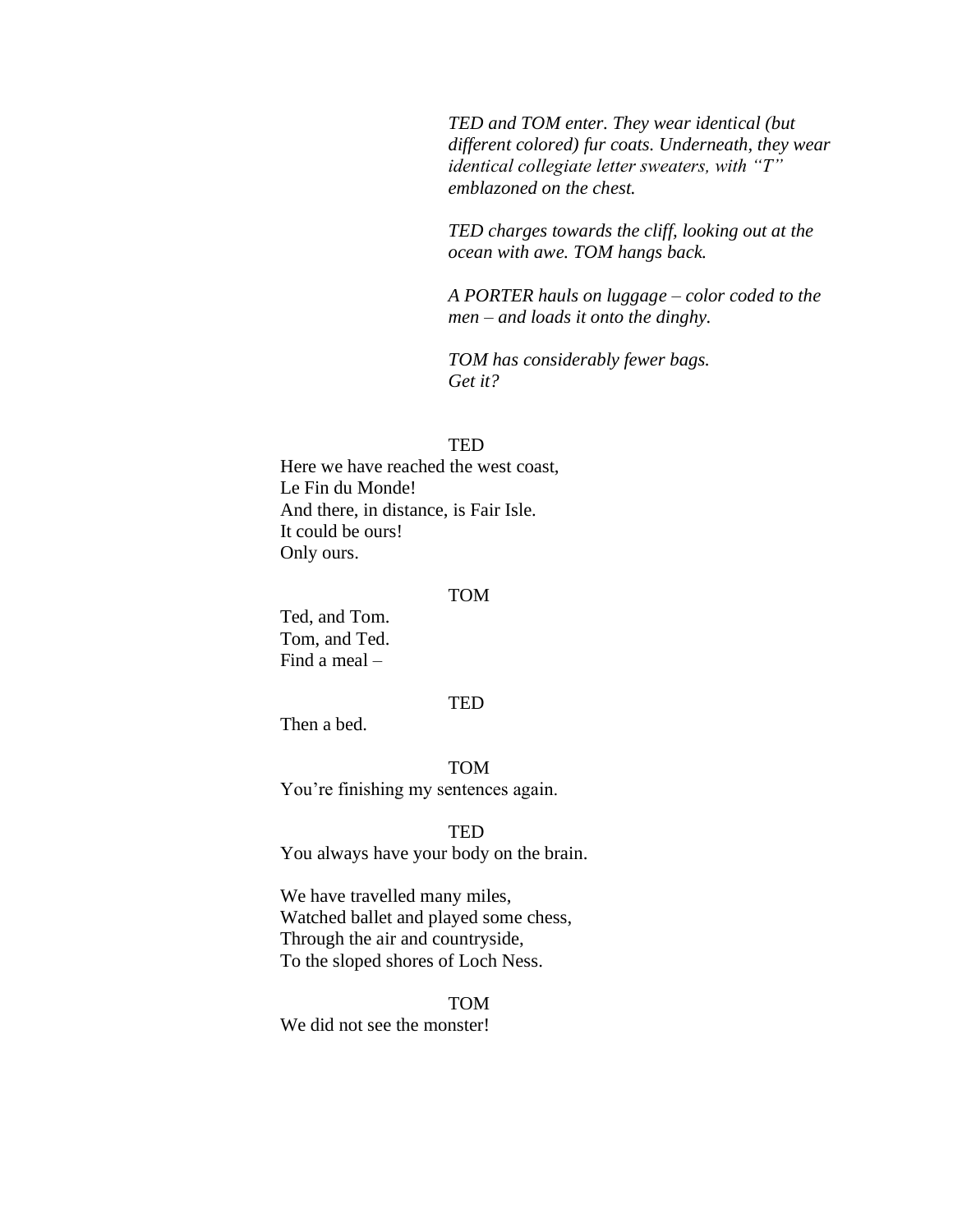# **TED**

No, we did not see the monster after all! "But everything we come across is to the point."

# TOM

Who was that?

John Cage.

TOM

TED

Lighten up.

# **TED**

Act your age.

#### TOM

Look at us: Quite a pair. Our patchéd sweaters, Matching furs, And we complete each other's hair.

#### **TED**

And here we are – Le Fin du Monde. With Nothing in front of us but Fair Isle. You and I together on the Fair Isle.

TOM It looks so small against the sea.

### TED

But big enough for you and me. The vastness of the ocean makes it small. I'm certain it could stand up in a squall.

# TED TOM

It looks so small against the sea, This ocean, Yes, big enough Thund'ring, Thund'ring

But it's big enough for two, This thund'ring ocean...Ah yes this For you and Me! Thund'ring, Thund'ring Ocean!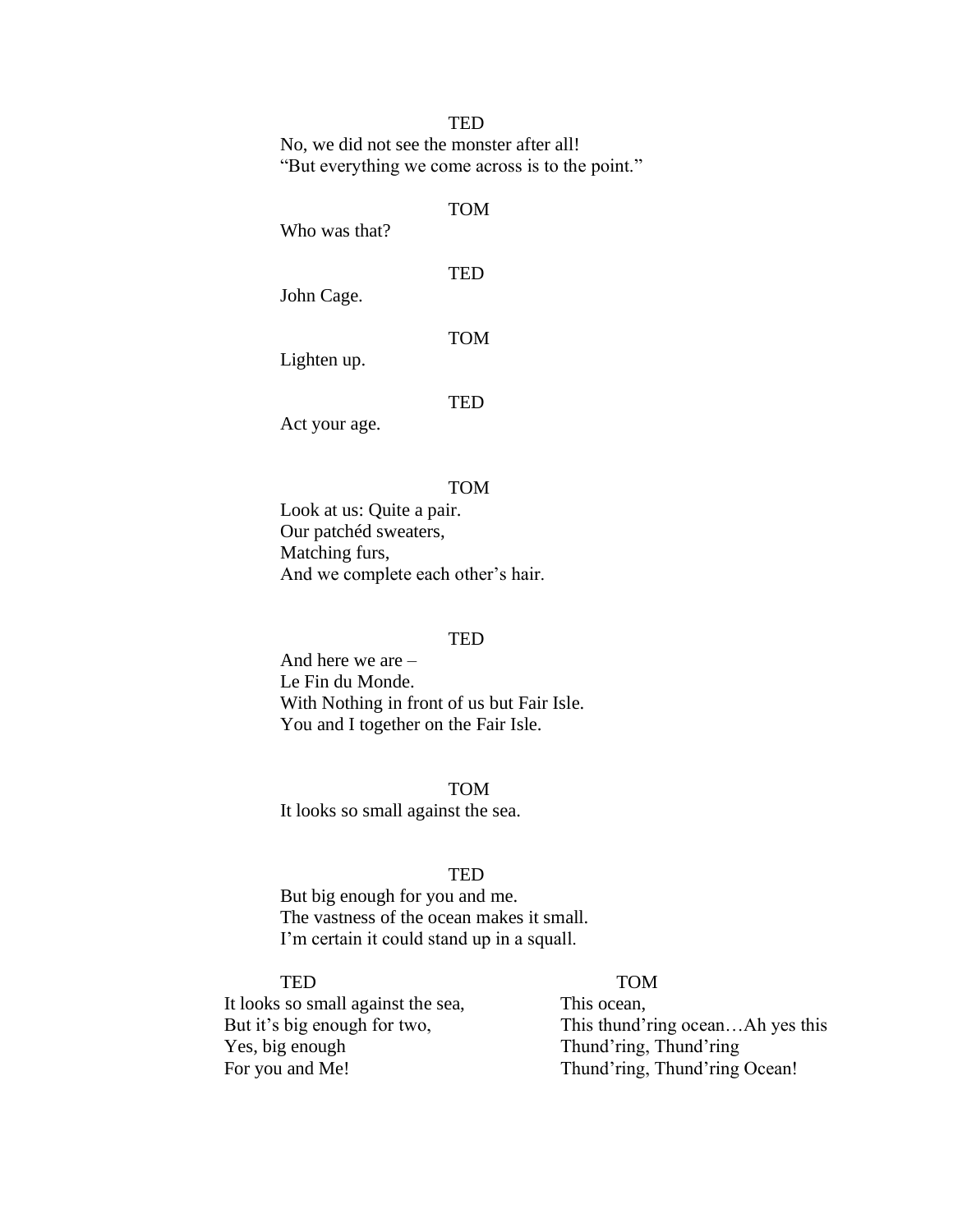# TOM

What is this – some sort of word game?

(*He runs to the marquee sign and plays with the letters, trying different combinations.*)

TED (*aside*) I am very much in love with It, indeed. This third mind, Combined Of his and mine.

I want to journey with him out into the sea. To our Fair Isle. Set up a little cottage. Maybe a little frottage.

Yet the human heart is an invisible And dreadful being. Tossed on the waves, My heart runs, fleeing.

TOM (*at sign, confused*) Well, I can't suss it. It should say "Love One Another," But cuss it. There's no "L."

Nothing to spell.

(*Two Dogs – TEDDOGGO and TOMDOGGO – appear out on the island*)

Oh, look – look, can you see? Two little pups, like you and me.

#### **TED**

Listen, Tom.

#### TOM

I'm listening. (*he isn't*) What's wrong.

Oh nothing.

**TED**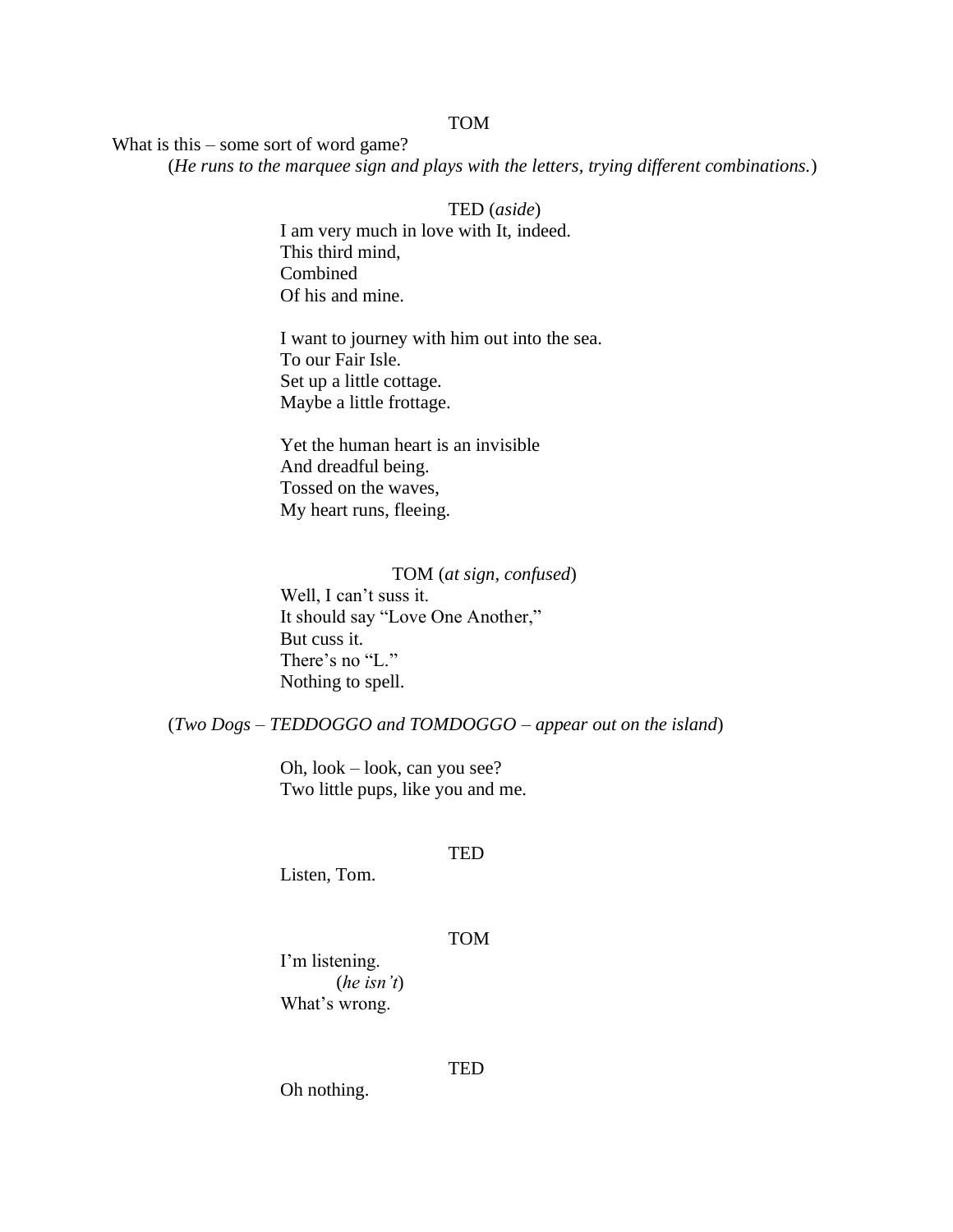**TED** Just a thing I want to share with you. (*aside*) A Creature from the sea.

TOM I should tell you something, too. Porter – scram. Come back in three.

(*PORTER has loaded all of TED's bags, but none of TOM's.*)

#### PORTER

But the ship's about to sail!

#### TOM

We only need one moment.

TED (*aside*)

One moment: The universe. The ocean in a drop!

#### TOM

Well let us make a clean breast of it. Shall I go first?

#### TED

You could go first

#### TOM

You should go first.

#### TED

Let us say it together.

(*On the Island, the DOGGOs sniff each other warily*.)

# TOM & TED

I think that I'm in love!

TED (aside) Bunty! I can't believe it!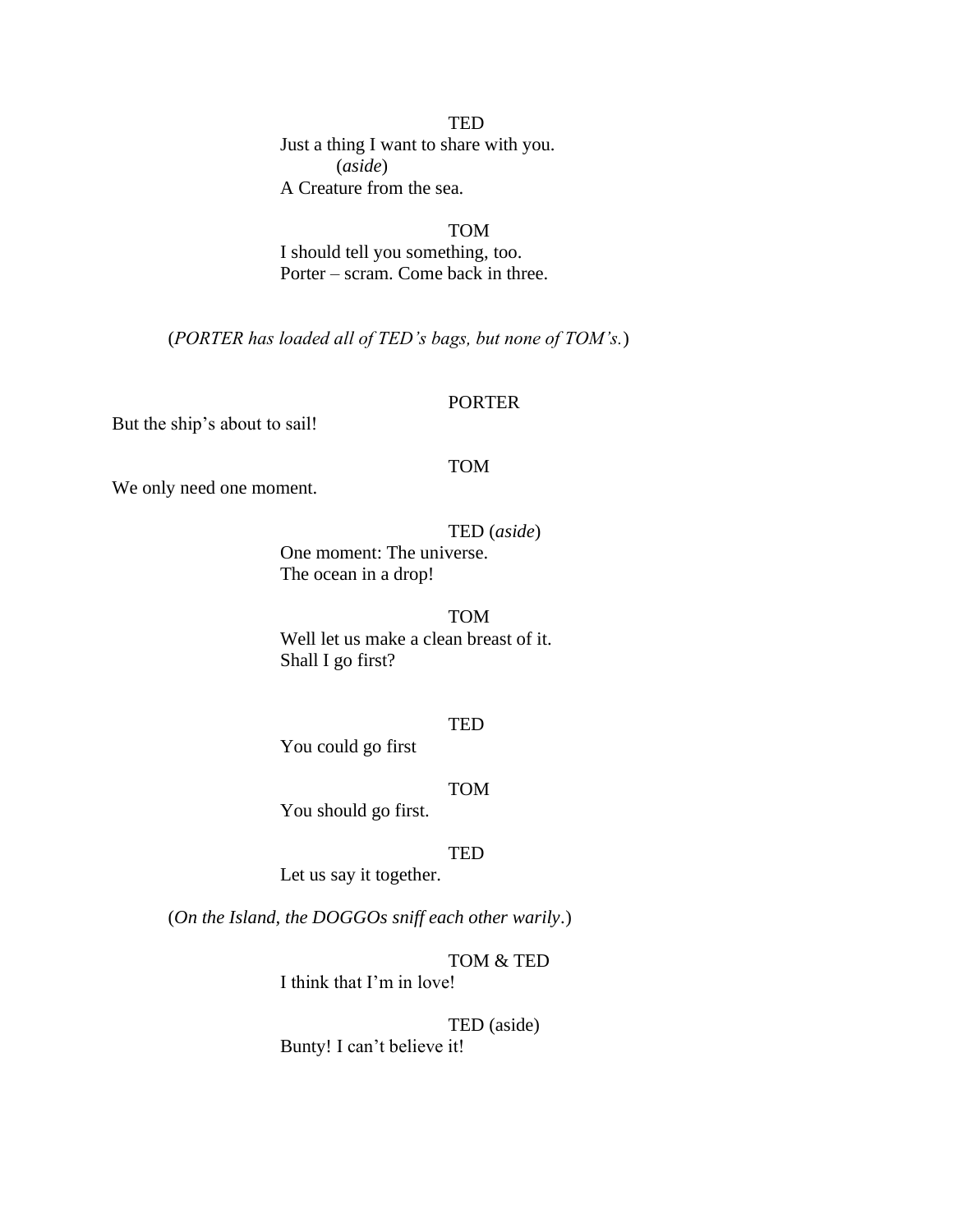#### TOM

I've met a lovely nurse.

# (*On the island, TOMDOGGO bites and attacks TEDDOGGO*.)

# TED

A nurse?

TOM I'm staying on the mainland for a while. And you shall be the king of your Fair Isle.

# TED (*aside*)

He met a lovely nurse? I offered him my universe.

TOM Fair Isle is only big enough for one.

**TED** Yes, only one. Always one.

#### TOM

You have so many bags – there isn't room for both of us. Not in this boat, not on the isle, not in this life.

**TED** You say you've met a nurse?

#### TOM

A very pretty nurse. And you?

#### TED

And Me?

# TOM

You said you are in love! With who?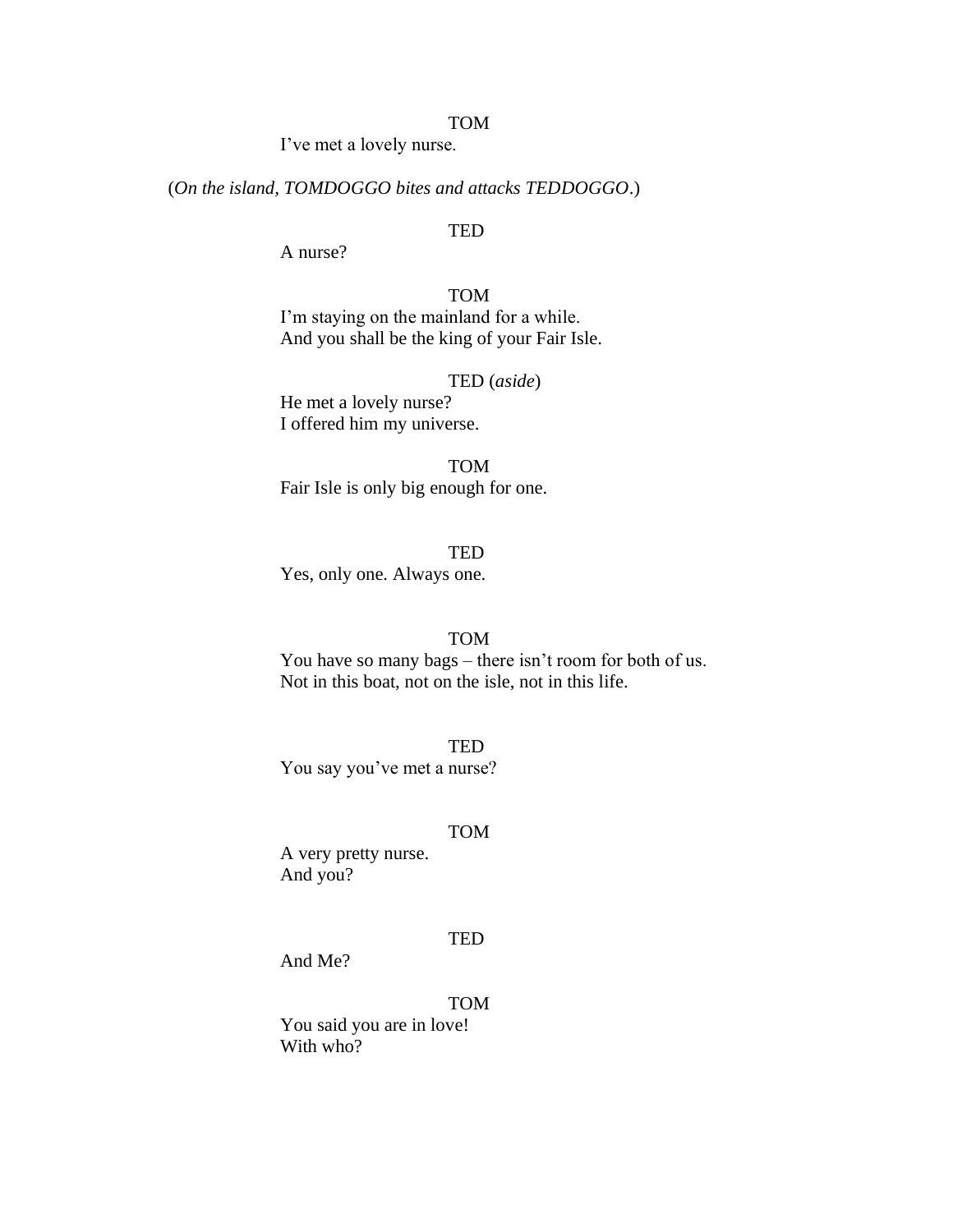**TED** 

Dear me.

TOM With whom are you in love?

#### **TED**

The Island. My fairest island. They say that no man is and island, But a man may find his heart on Fair Isle.

I have so many many bags. There just is not the room, For two upon this Birlinn, Fair Isle will surely swirl into the sea, If you should make landfall with me.

#### TOM

Then it's done.

(*They Shake hands.*)

Enjoy Fair Isle!

#### TED

Enjoy your nurse. I hope she's fun.

(*TOM grabs his bags and exits. On the Island, TOMDOGGO disappears. TEDDOGGO rolls, recovers, howling at the sky*.

#### TED

He met a lovely nurse? I offered him my universe.

*(PORTER enters*.*)*

### PORTER

Just you, sir?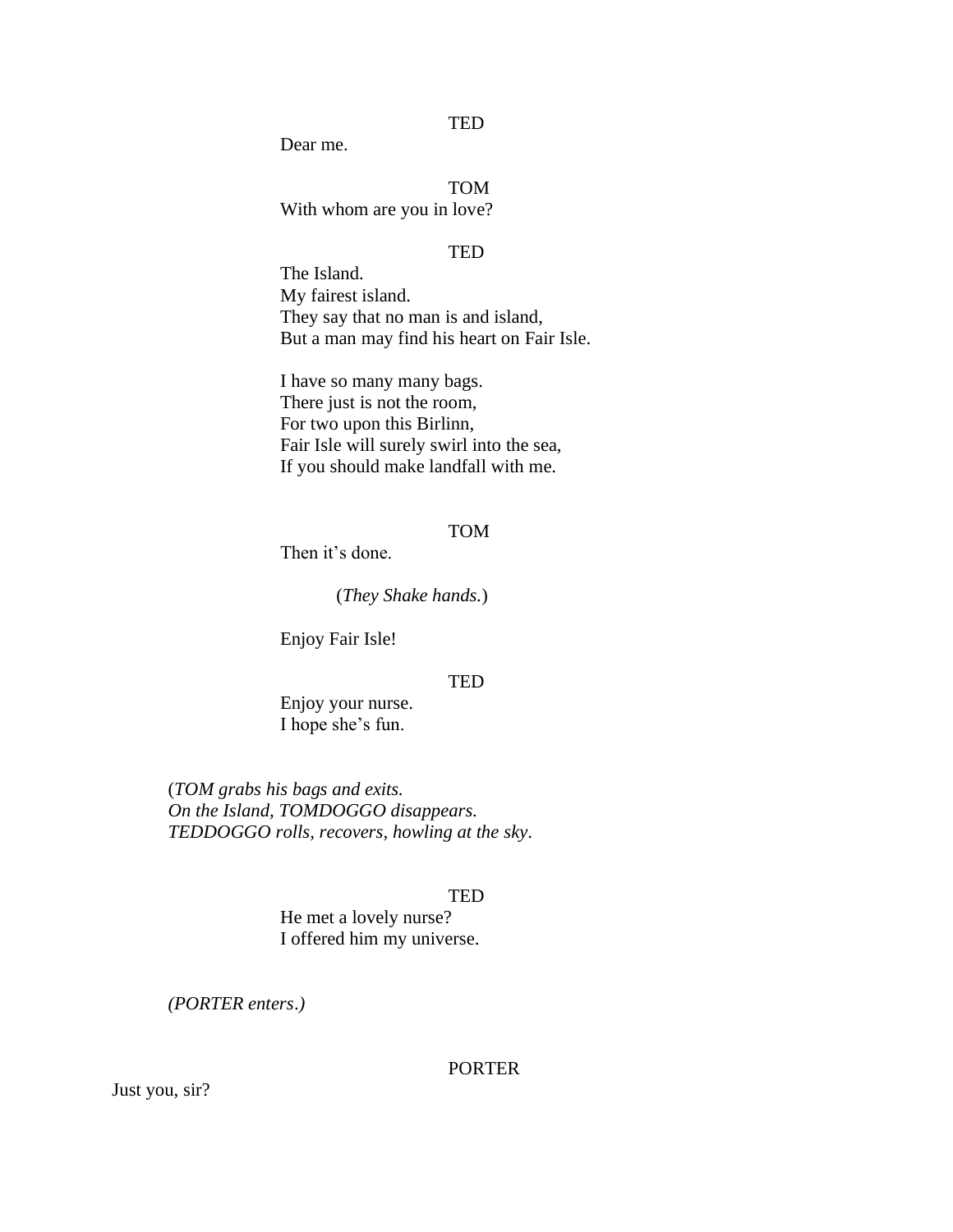#### TED

Only me. Only me. Yes, Only me.

# PORTER

Enjoying Scotland, sir?

## TED

Such lovely storms, Such lovely storming waves, That rise like walls, Separating, separating.

#### PORTER

Did you make it to Loch Ness?

#### TED

Aye, I did. I did not see the monster, No, I did not see the monster, after all. The greatest disappointment of all my life.

(*He goes to the sign.*)

#### TED

It is all a game of words, Nothing more and Nothing better. But you just cannot spell "Love," If you do not have the letters.

*TED finds an "M," and "E," and "R." He places them: "MOVE ONE ANOTHER."*)

#### PORTER

Hop aboard, sir.